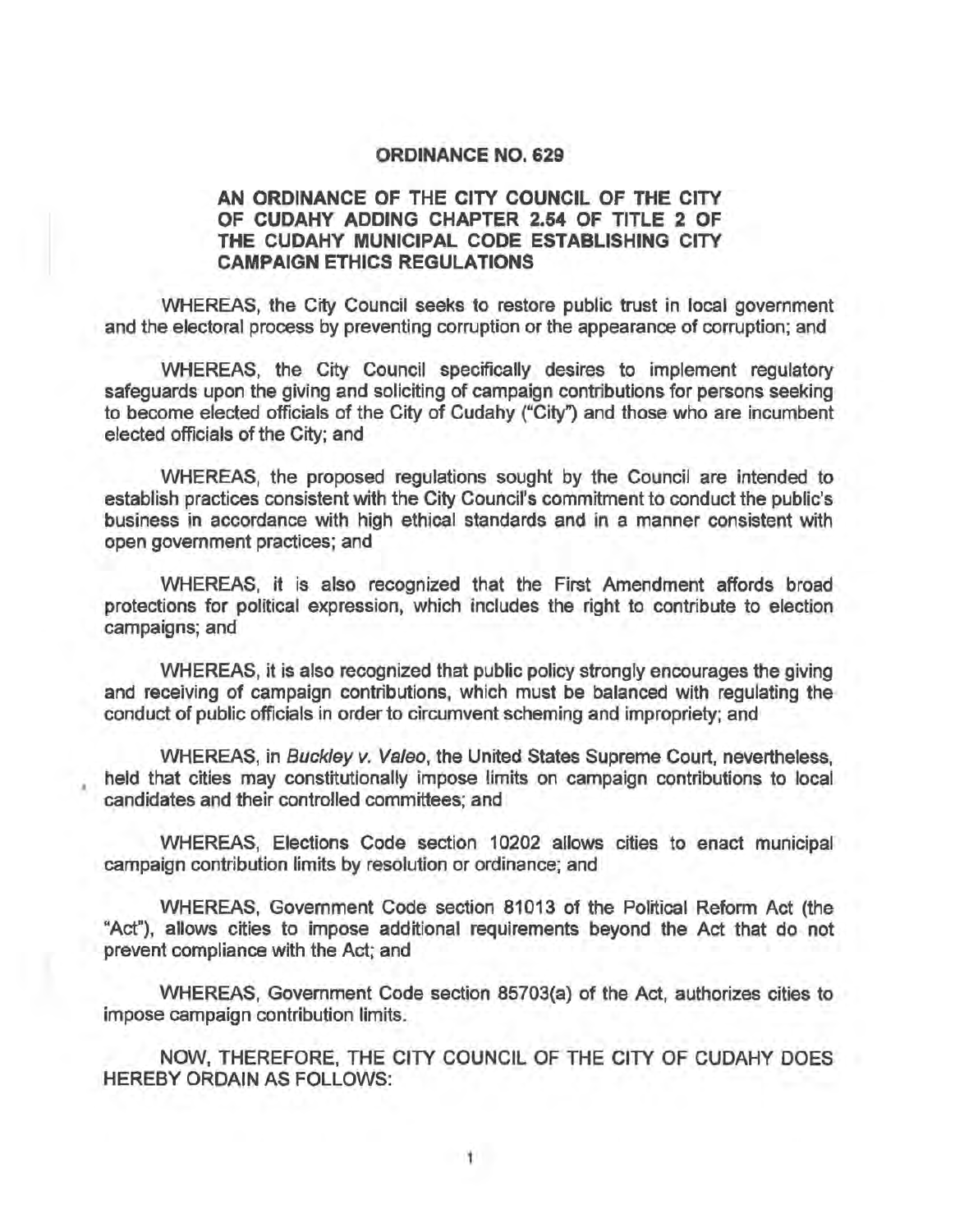Section 1. Title 2 (Administration and Personnel) of the Cudahy Municipal Code is hereby amended by the addition of the following Chapter 2.54 which shall read as follows:

CHAPTER 2.54 - CAMPAIGN ETHICS REGULATIONS Sec. 2.54.010 Definitions. Sec. 2.54.020 Campaign Contributions - Limitations Sec. 2.54.030 Prohibition Against Solicitation Contributions, Gifts, or Loans. Sec. 2.54.040 Prohibition Against SOliciting or Accepting Campaign Contributions for Three (3) Months After Approving a Permit or Decision. Sec. 2.54.050 Prohibition Against Solicitation of Contributions and Gifts. Sec. 2.54.060 Disclosure on the Record of Contributions. Sec. 2.54.070 Referral and Enforcement. Sec. 2.54.080 Statute of Limitations.

Sec. 2.54.010 Definitions.

For the purpose of this chapter, certain words and phrases are defined, and the definitions set forth as follows shall apply to the provisions of this chapter unless it is apparent from the context that a different meaning is necessarily intended.

"City Candidate" means any person who is a candidate for member of an elected City office or who is a member of a City office and who is the subject of a recall election.

"City Official" includes: (i) any elected or appointed City officeholder, including any City officeholder elected but not yet sworn in; (ii) City employees who are required to file a statement of economic interest pursuant to the California Political Reform Act, as amended; and (iii) any "public official" of the City as the term "public official" is defined under Government Code section 82048.

"Campaign Committee" means any "committee" within the meaning of Government Code section 82013, any "controlled committee" within the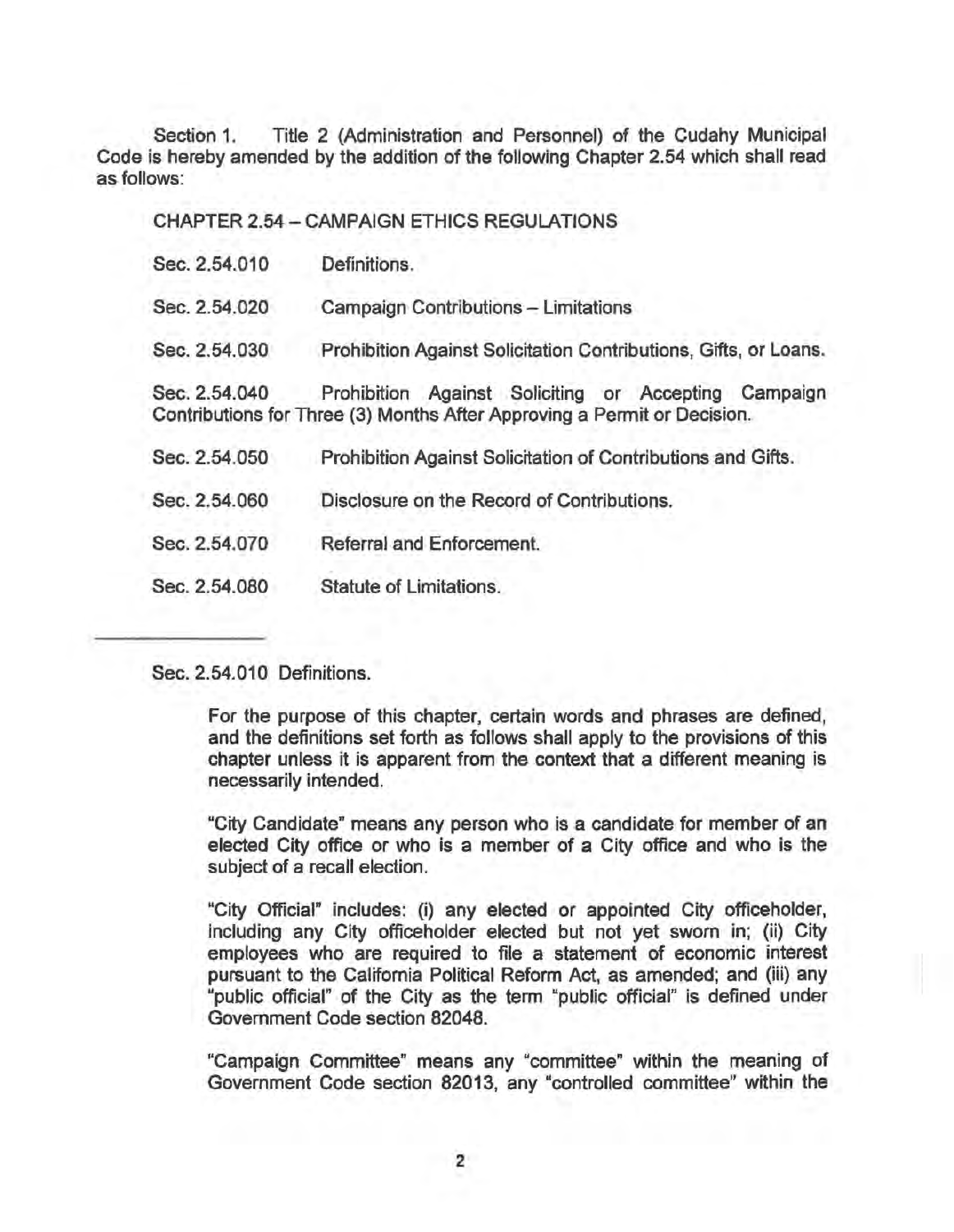meaning of Government Code section 82016, any "general purpose committee" within the meaning of Government Code section 82027.5, any "primarily formed committee" within the meaning of Government Code section 82047.5, any "sponsored committee" within the meaning of Government Code section 82048.7, political action committee, association of citizens, or any other organization or association formed for the purpose of promoting or opposing the election or reelection of a person to City elected office.

"Contribution" shall have the same meaning as set forth under Government Code section 82015.

"Gift" shall have the same meaning as set forth under Government Code section 82028.

"Loan" means the temporary transfer of money or goods for the personal use of an individual with the expectation that the money or goods will be returned.

"Person" means any natural person; any corporation of any variety; any limited liability company; any partnership of any variety; any sole proprietorship; any joint venture or like commercial venture or partnership; any trust; any independent contractor; or any organization or association of persons of any variety and formed for any purpose, including, but not limited to, any collective bargaining group or labor association.

Sec. 2.54.020 Campaign Contributions - Limitations

- A. No Person shall make to any City Candidate, or his or her Campaign Committee, and no such City Candidate or his or her Campaign Committee shall accept from any such Person, a contribution or contributions totaling more than One Thousand Dollars (\$1 ,000) for any City election.
- B. The provisions of this section shall not apply to a City Candidate's contribution of his or her personal funds to his or her own campaign,

Sec. 2.54.030 Prohibition Against Solicitation Contributions, Gifts, or Loans.

It shall be unlawful for any City Official to use his or her office or position, or exercise the power or authority of his or her office or position, in any manner intended by the City Official to induce or coerce any of the following entities to make a Contribution, Gift or Loan to the City Official or to any Campaign Committee controlled by the City Official: (a) any Person currently under contract with the City to provide any service, goods, or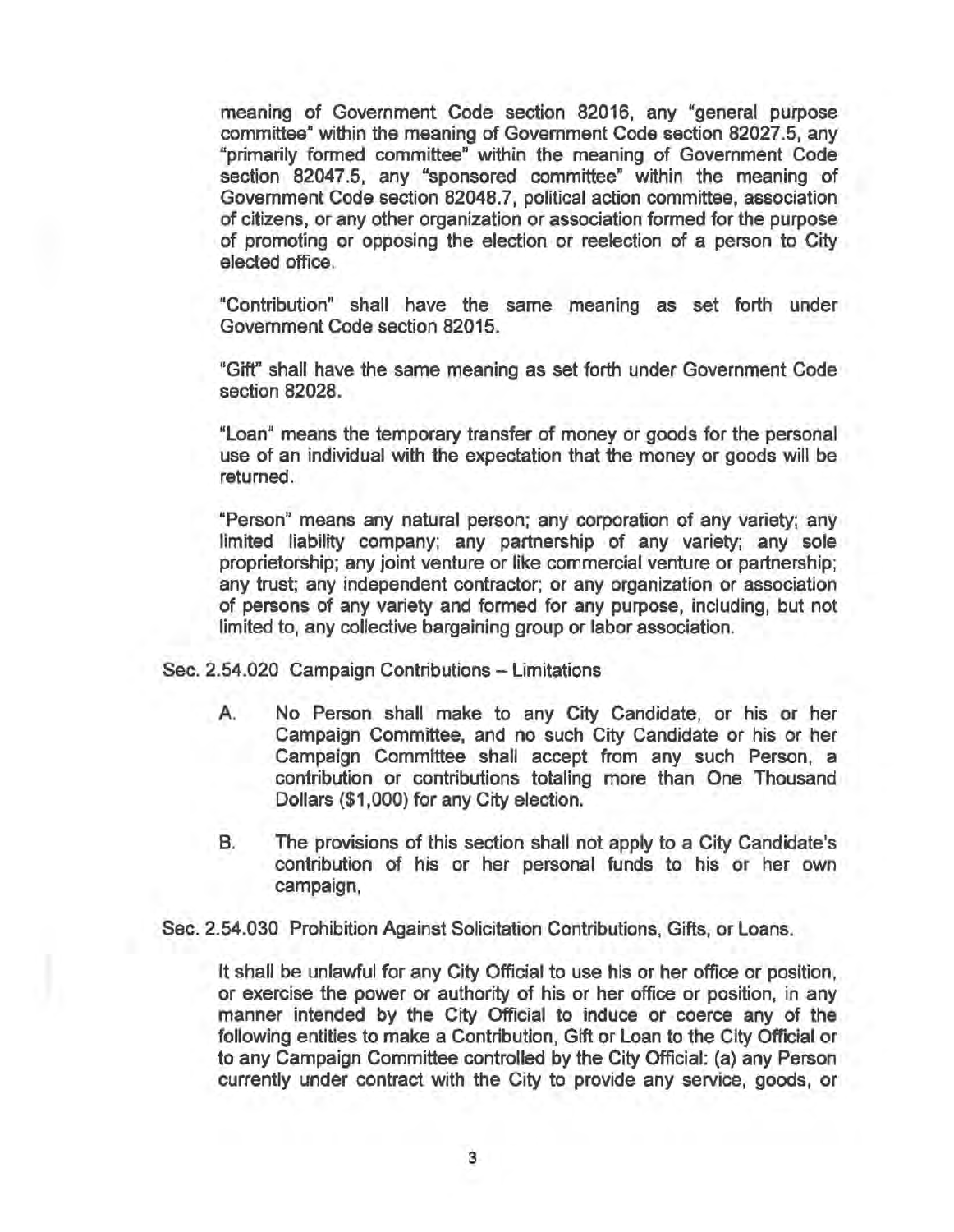equipment to the City in exchange for compensation paid by the City; (b) any Person who has a proposal or bid pending before the City for the award of a contract to provide the City with any service, goods, or equipment in exchange for compensation paid by the City; (c) any Person who has just been awarded a contract to provide the City with any service, goods, or equipment but has yet to execute a contract for the same; (d) any Person who is a party to any municipal franchise agreement with the City (e.g., to provide solid waste handling services, transportation services, and the like); (e) any Person who has a proposal or bid pending before the City for the award of any municipal franchise or any Person who has been awarded a municipal franchise but has yet to execute a franchise agreement with the City; (f) any employee of the City or any person employed by a public agency under contract with the City to provide a municipal service within the City; (g) any Person directly responsible for representing any represented or unrepresented employee or group of employees of the City in negotiations with the City regarding hourly wages, salaries, benefits (including pension benefits, retirement benefits, medical benefits, and other benefits or perks provided by the City in lieu of wages or salaries), and other workplace conditions; or (h) any Person directly responsible for representing any represented or unrepresented employee or group of employees employed by a public agency under contract with the City to provide a municipal service within the City.

- Sec. 2.54.040. Prohibition Against Soliciting or Accepting Campaign Contributions for Three (3) Months After Approving a Permit or Decision.
	- A. No City Official or Campaign Committee controlled by the City Official shall solicit or accept any Contribution, Gift, or Loan in excess of Two Hundred Fifty Dollars (\$250) or any aggregation of multiple Contributions, Gifts, or Loans that exceeds Two Hundred Fifty (\$250) from any single Person for a period of three months (3) months following the date final action is taken in any of the following varieties of matters in which the City Official participated in the deliberation and/or vote of the City Council or during the time such matters are pending: (i) any proceeding to approve or deny a license, permit, or land use entitlement in which the contributor, gift giver, or lender was the applicant or a natural person with an ownership interest in the applicant or is the owner of the real property parcel for which the license, permit, or land use entitlement corresponds; (ii) any proceeding to award a contract to provide services, goods, or equipment to the City in exchange for compensation paid by the City wherein the contributor, gift giver, or lender was the Person awarded the contract or has an ownership interest in the Person awarded the contract or wherein the entity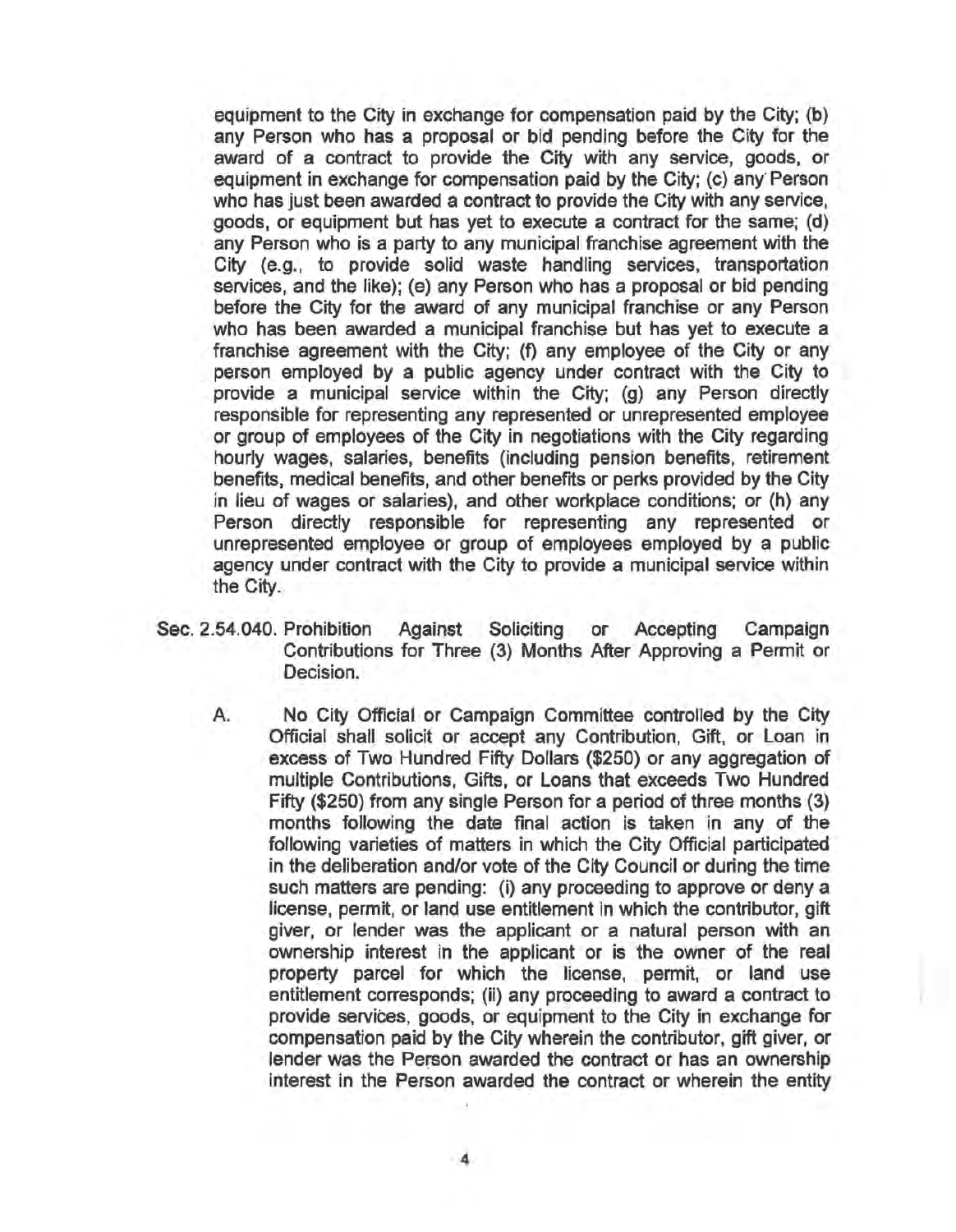awarded the contract is a subsidiary entity owned or otherwise controlled by the contributor, gift giver, or lender; (iii) any proceeding to award a municipal franchise agreement wherein the contributor, gift giver or lender was the Person awarded the franchise or has an ownership interest in the franchisee or wherein the entity awarded the franchise is a subsidiary entity owned or otherwise controlled by the contributor, gift giver, or lender; (iv) any proceeding to approve a collective bargaining agreement or employment agreement in which the Person making the contribution or loan represents the represented or unrepresented employee(s) covered under the collective bargaining agreement or employment agreement; and (v) any proceeding to take action on the approval, renewal, or termination of an agreement in which another public agency will provide a municipal service to the City wherein the Person making the contribution, gift, or loan is the collective bargaining representative of the employees who will perform the municipal service on behalf of the public agency.

- B. For purposes of this section, a City Official participates in a proceeding if he or she is counted as part of the quorum when a matter is deliberated and/or acted upon. Persons who abstain on a matter but remain on the dais shall still be considered part of the quorum. Only recusal and departure from the City Council chambers while the matter is being decided upon shall constitute non-participation. Absence from a meeting in which the subject matter was decided and deliberated upon shall also qualify as nonparticipation.
- C. For purposes of this section, members of the public, other than the applicant, the contractor, or direct recipient of an approval, who express an opinion to the City Council through direct public comment, through testimony at a public hearing, or in writing shall not be affected by this section.
- D. A City Official who accepts a Contribution, Gift, or Loan in violation of this section shall have thirty (30) calendar days from the date he or she is provided with written notice of the violation by the City Manager to return the Contribution, Gift, or Loan in full, and, if such Contribution, Gift, or Loan is returned within such 30-day period, no violation shall be deemed to have occurred.

Sec. 2.54.050 Prohibition Against Solicitation of Contributions and Gifts.

A. It is unlawful for any City Official or any Campaign Committee controlled by the City Official to demand or otherwise solicit a Contribution or Gift from a City employee with knowledge that the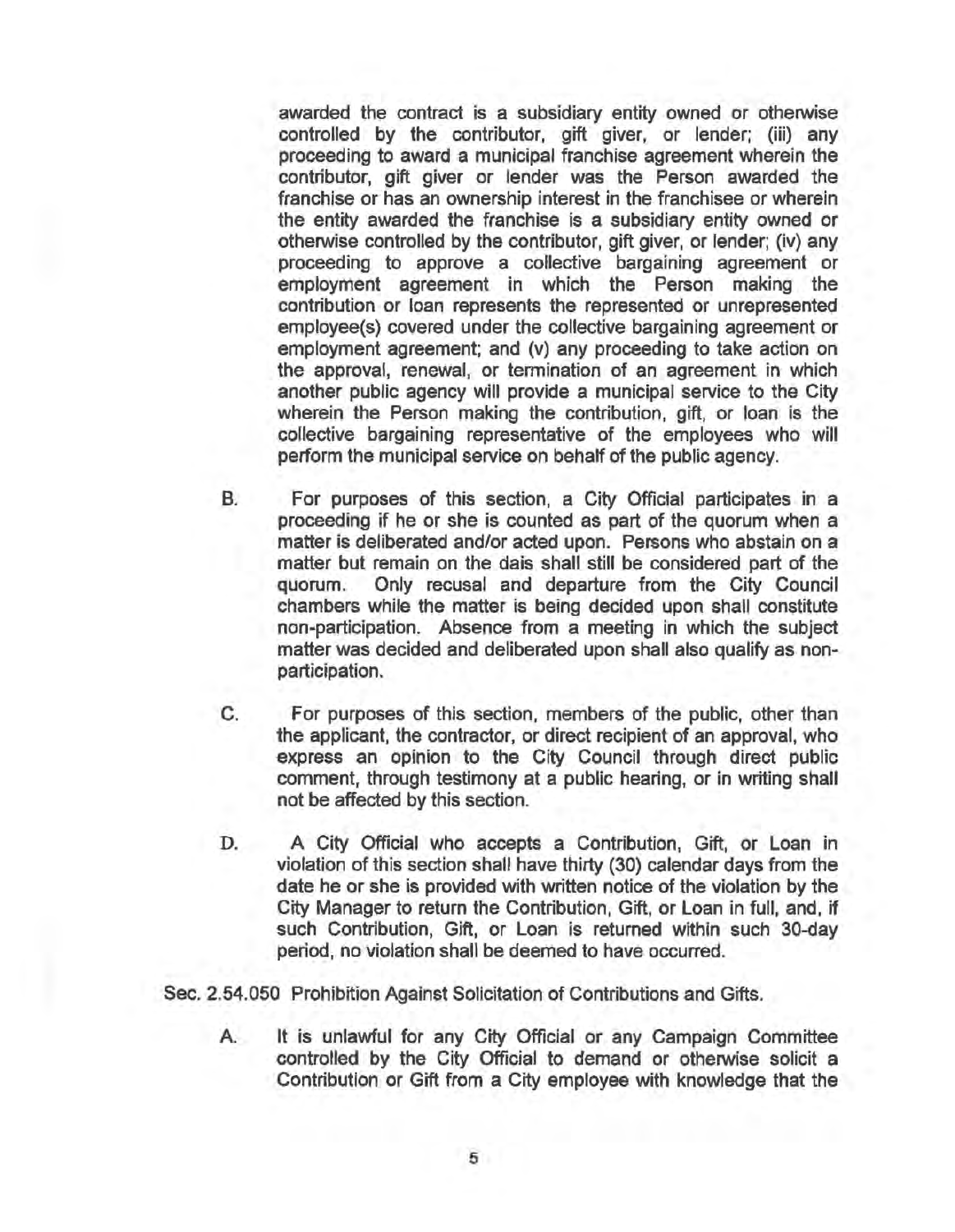person from whom the Contribution or Gift is solicited is a City employee.

- B. It is unlawful for any candidate for City elective office or any Campaign Committee controlled by the candidate or formed for the purpose of promoting or supporting the candidate's candidacy for City elected office to demand or otherwise solicit a Contribution or Gift from a City employee with knowledge that the person from whom the Contribution or Gift is solicited is a City employee.
- C. Notwithstanding subsections A and B, this section shall not prohibit a City Official or candidate for City elective office or any Campaign Committee controlled by such individuals from soliciting Contributions from City employees in instances where the City employee has voluntarily requested to be placed on a solicitation list or where the solicitation takes the form of a blanket solicitation made to the general public (e.g., the mass mailing, door-to-door distribution or electronic mail distribution of campaign materials which may include requests for contributions to City residents or to City residents with a particular party affiliation).
- D. Nothing in this section shall prohibit a City employee from making an unsolicited, voluntary Contribution to a City Official or candidate for City elective office, and nothing in this section shall prohibit a City Official or candidate for City elective office from accepting an unsolicited, voluntary Contribution from a City employee.

Sec.2.54.060 Disclosure on the Record of Contributions.

Prior to rendering any decision in a proceeding involving the award, to a Person, of a contract to provide services, goods, or equipment to the City or the award, to a Person, of a municipal franchise agreement, each City Official participating in such proceeding, who received a contribution in the amount of fifty (50) dollars or greater from such Person, shall disclose verbally on the record the amount of contributions received from such Person within the preceding twelve (12) months.

Sec.2.54.070 Referral and Enforcement.

Persons seeking to report alleged violations of this chapter shall submit their allegations in writing signed under penalty of perjury of the laws of the State of California on a form provided by the City. The writing shall specifically identify which provision(s) of this chapter have been violated and shall explain in detail the factual basis for the allegation(s). The writing shall indicate the date(s) of the alleged violations and shall also specifically identify and include any evidence in support of the allegation(s). Evidence based on the testimony of individuals shall be submitted in the form of a printed declaration signed under penalty of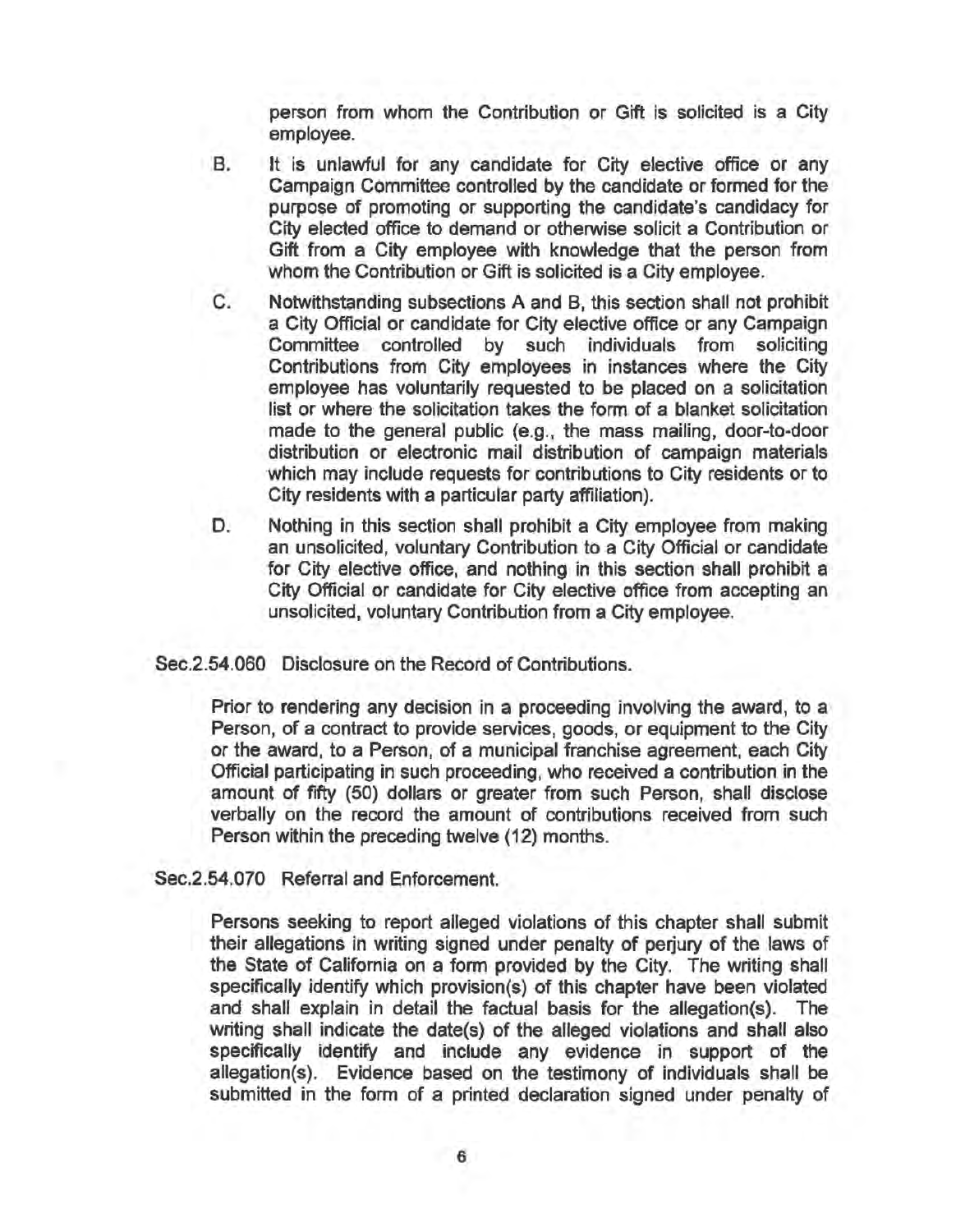perjury under the laws of the State of California on forms prepared by the City. Written allegations shall be submitted to the City Manager care of the City Clerk. The City Manager shall submit the materials to the City Prosecutor for review and evaluation within seven (7) calendar days of its receipt. The City Prosecutor shall have discretion to prosecute the matter pursuant to Chapter 1.36 (Penalty Provisions) of the Cudahy Municipal Code or may refer the matter to the District Attorney for potential prosecution as a misdemeanor pursuant to Chapter 1.36. If the allegations contend that the City Manager has violated the provisions of this chapter, the writing shall be submitted to the City Attorney who shall in tum refer the matter to the City Prosecutor in the same manner as if the matter had been submitted to the City Manager. If the District Attorney declines to prosecute the matter, the matter shall be deemed closed and no further prosecution shall be forthcoming under this chapter.

Sec. 2.54.080 Statute of Limitations.

There shall be no prosecution for any specific alleged violation of this chapter if the written form containing the allegation of the violation is submitted to the City Clerk more than sixty (60) calendar days from the date the specific violation is alleged to have occurred. The City Prosecutor or the District Attorney shall have six (6) months from the date of submission of the written allegations to the City Clerk to prosecute any alleged violations. In the event the City Prosecutor or the District Attorney shall fail to prosecute the matter within said 6-month period the matter shall be deemed closed and no further prosecution shall be forthcoming under this chapter for the violations alleged.

Section 2. Severability. If any section, subsection, sentence, clause, phrase, or portion of this Ordinance is for any reason held to be invalid or unconstitutional by the decision of any court of competent jurisdiction, such decision shall not affect the validity of the remaining portions of this Ordinance. The City Council hereby declares that it would have adopted this Ordinance, and each section, subsection, subdivision, sentence, clause, phrase, or portion thereof, irrespective of the fact that anyone or more sections, subsections, subdivisions, sentences, clauses, phrases, or portions might subsequently be declared invalid or unconstitutional.

Section 3. CEQA. The City Council finds that this Ordinance is not subject to the California Environmental Quality Act ("CEQA") pursuant to section 15061(b)(3) of the State CEQA Guidelines, California Code of Regulations, title 14, chapter 3, because it can be seen with certainty that there is no possibility that it will have a significant effect on the environment.